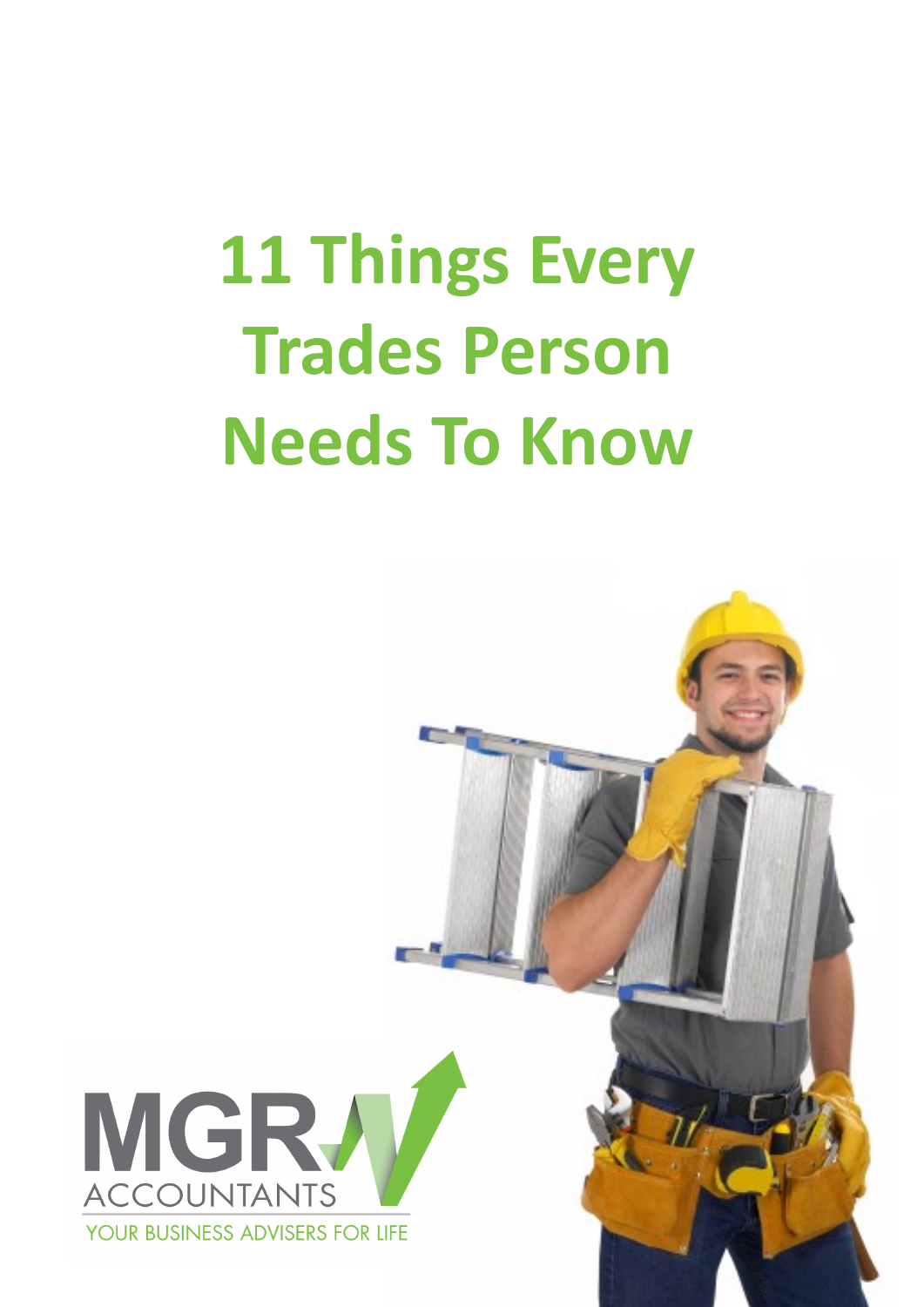# **11 Things Every Trades Person Needs To Know…**

*Being in the building trades you need an accountant who understands your business and the intricacies. We appreciate the unique nature of the trades including the importance of cash flow, quoting, job costing, scheduling, progress payments, retention and variations. This is in addition to the usual small business compliance issues of GST, BAS, PAYG and Superannuation.*

**We are not your average accounting firm that just keeps the 'score'. We specialise in the trades and our mission is to help you grow your business revenues and profits plus provide you with quality, affordable advice and services.**

**With years of experience with builders, plumbers, electricians, carpenters and the related trades you can benefit from our extensive experience and knowledge. In this e-booklet we have identified 11 things every trades person needs to know about running a business. Call us today if you need an accountant who understands and enjoys working with tradespeople.**



#### *1. Software Selection*

Software selection is a critical business decision for trades people. Too often we find plumbers, builders, carpenters and electricians using accounting software beyond their business needs and level of accounting skill. This usually leads to considerable frustration and records that amount to nothing more than a 'computerised shoebox', wasting your time and creating additional fees. This conflicts with our mission of helping you slash the time and cost associated with bookkeeping and compliance.

Here at MGR Accountants, we want to be your accountant and business advisor, not an expensive bookkeeper. You'll find we support a range of different software options but we do have a preference for cloud based solutions like Xero because of their flexibility and the fact that you can access your financial data via the internet and invite your accountant or bookkeeper to view your accounts at the same time. This means you can get bookkeeping support and valuable advice in real-time. Log in online anytime, anywhere on your Mac, PC, tablet or smart phone to get a real-time view of your cashflow. Your data is automatically backed up and users have access to the latest version of your financial data plus you never need to worry about installing software or program updates.



Software ranges in functionality and sophistication with a price tag to match and our first step with our trades clients is to identify their business needs and level of accounting skill. Ideally your accounting software should 'talk' to our systems so you can electronically transfer your data files which will help minimise the cost of compliance. Importantly, consult with us before you decide on which accounting software to use in your business because up to date, accurate financial records let you to make informed business decisions and the wrong choice of software can cost more than money.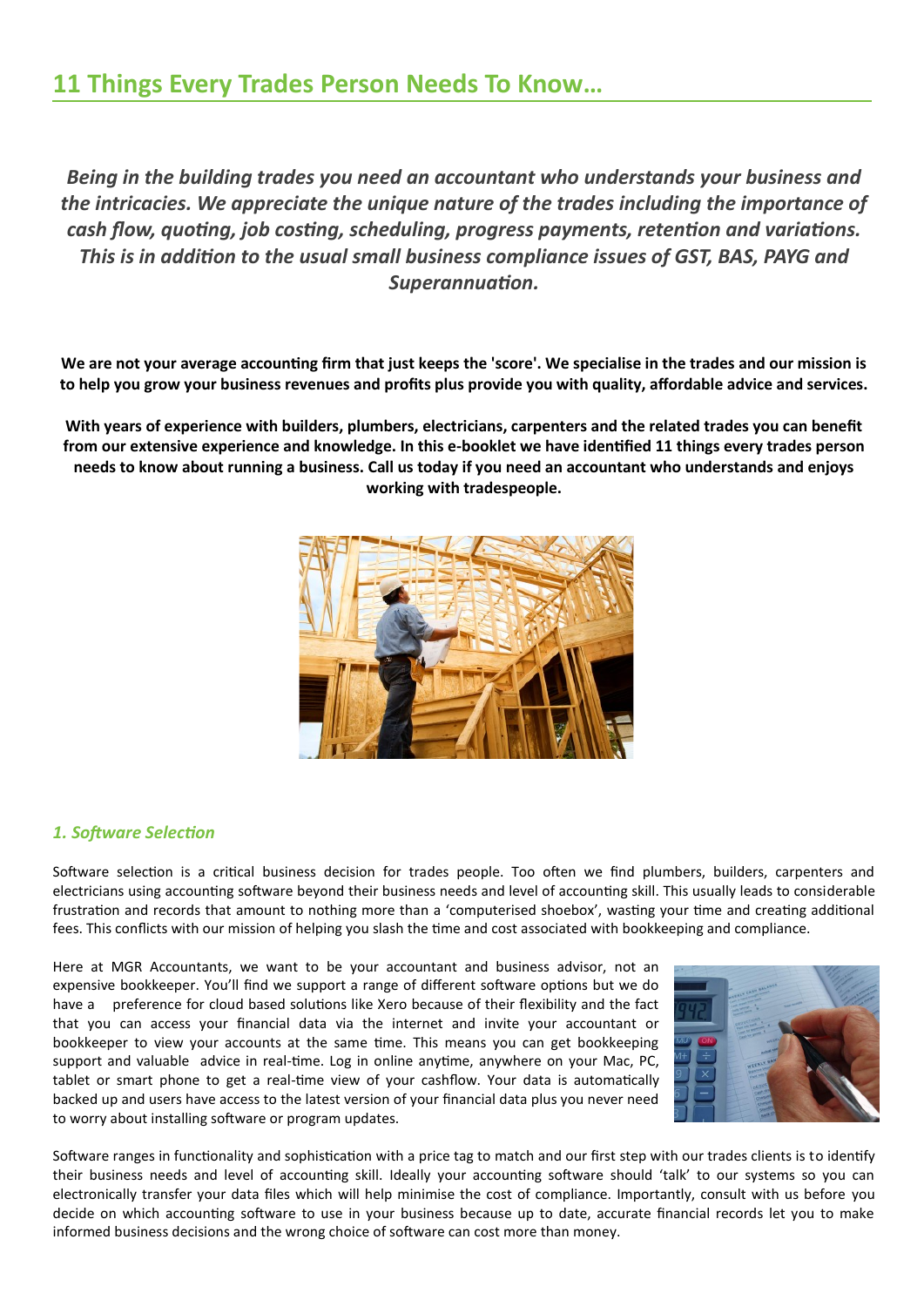# *2. Income Protection Insurance*

Working in the trades is physically demanding and carries a high risk of injury. The obvious question then becomes, "What would happen to you and your family if you were sick or injured and unable to work for a period of time in the business?'.

We often ask clients, "What is their most important asset?" Their response might surprise you (their ute and tools!) but the real answer is YOU. The average Australian will earn over \$2m over their working lives but insurance industry statistics tell us that every working Australian has a one in three chance of becoming disabled for more than three months before turning age 65. While employees may be entitled to a limited amount of sick pay from their employer, workers' compensation policies only cover you for work related injuries, a small percentage of the causes of disability.



If you were sick or injured and unable to earn money from the business how would you service your mortgage, vehicle repayments and fund school fees and living costs? Income Protection insurance is a vital link in providing you and your family with a regular income stream during times of illness or injury. These policies will pay you up to 75% of your income (salary plus super and any other benefits) allowing you to maintain your lifestyle and service your mortgage and other debts.

While most of us will happily insure our car and home, we seem less inclined to insure that very valuable asset, ourselves. Just 55% of Australians have life insurance and 31% have income protection insurance. Even if you do have insurance, you may well be under-insured. Average group life cover falls about \$165,000 short of the amount of the average mortgage. It's probably no surprise that studies have found that 60% of Australian families with dependent children will not be able to support the family on their insurance payout for more than one year.

Income Protection Insurance provides worldwide cover, 24 hours a day, seven days a week. There are a number of variables that will impact on the premium you pay including:

- Monthly Benefit Is the monthly amount of replacement income you will be paid. The maximum is 75% of your monthly gross income (i.e. before tax)
- Benefit Period Is the length of time your replacement income will be paid for any one uninterrupted claim. Benefit periods can be 2 years, 5 years or to age 65 years. The longer the benefit period the higher the premium.
- Waiting Period Is the length of time you must wait before your replacement income will commence. Choices of waiting period are 2 weeks, one month, two months, three months, six months, one year or two years. The shorter the waiting period the higher the premium.

Other factors affecting the cost of Income Protection Insurance include:

- Type Of Work Manual labour will attract a higher premium than office type work
- Male Or Female There are variances between the male and female premiums
- Your Age The older you are the higher the premium
- Smoker People who smoke pay a higher premium than non-smokers
- Pre-Existing Medical Conditions If you have a pre-existing medical condition, this may affect the cost of insurance. Depending upon the actual condition and the severity of it, you may be considered at normal premium rates or the Insurance Underwriters may deem you to be a higher medical risk. Therefore they may offer you a loaded (increased) premium or they may offer you cover at ordinary rates but exclude anything connected to your pre-existing condition. They may also decline your application in full.

Contact us today on how we can assist you to obtain the appropriate level of Income Protection insurance.

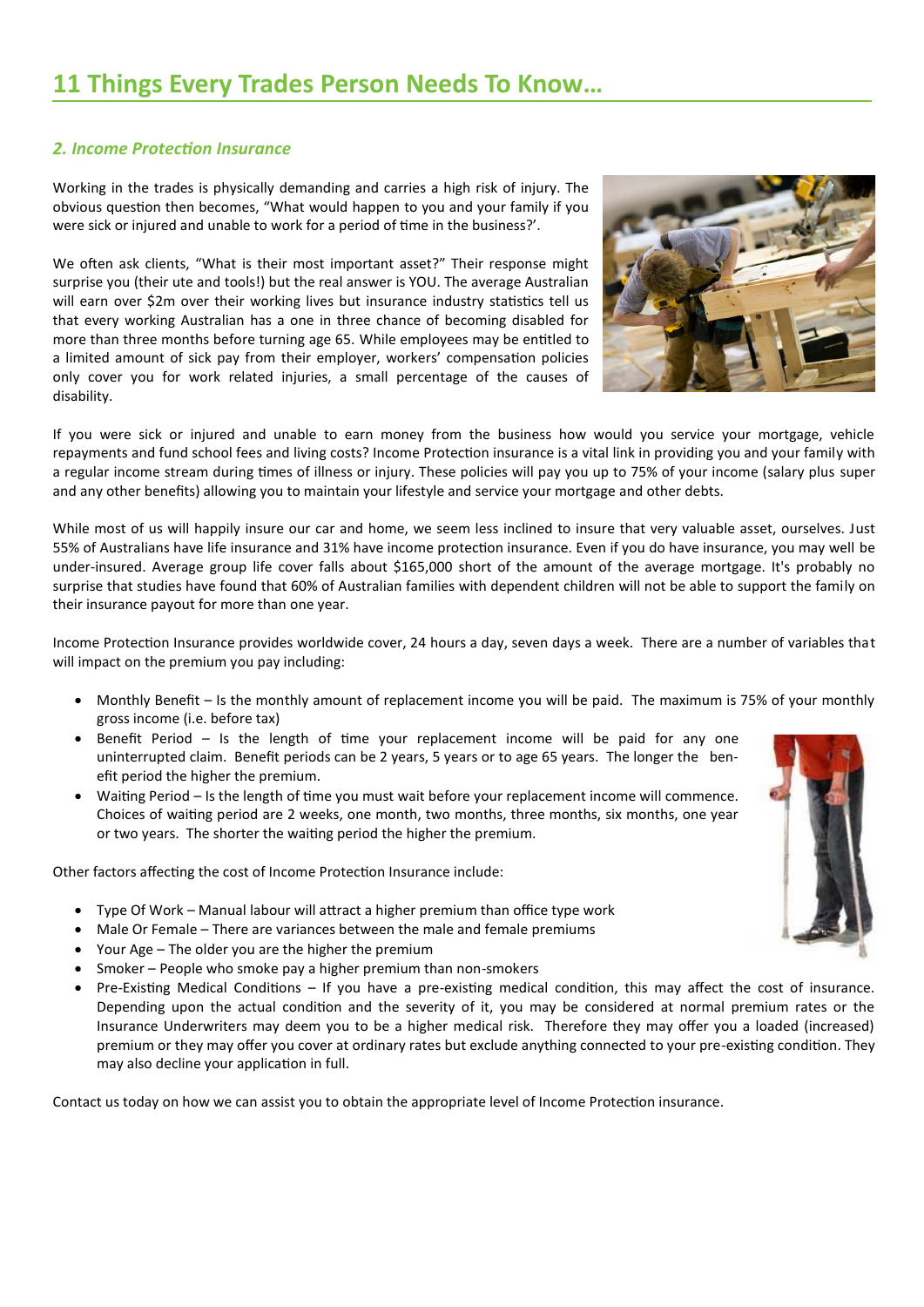# *3. Life Insurance*

No one likes to think about the worst case scenario but every day in Australia 220 people are diagnosed with some form of cancer and over 36,000 Australians die from cancer each year. Statistics tell us that serious illness does not discriminate based on age or gender and the reality is that most Australians are under insured or not insured at all.

As previously mentioned, being in the trades can be a dangerous business. When considering life insurance the most important question is, can you afford to live without it? No matter what stage of life you are at you probably have financial commitments and you can be insured against death, injury or illness:

- Death Cover (Term Life) pays a lump sum to your dependants if you die unexpectedly (cover often ceases once you turn 65)
- Total & Permanent Disablement (TPD) pays a lump sum if you suffer an illness or injury that permanently prevents you from working (e.g. Losing both hands)
- Trauma cover pays a lump sum if you suffer any range of specified illnesses such as heart attack, stroke or cancer.

Speak to us today to assess your life insurance needs.

#### *4. Manage Your Tax Obligations*

The long hours and physical demands associated with the trades often means accounting and taxation issues don't receive the attention they deserve. While GST, BAS and tax payments often represent some of the largest financial obligations for a business, most trades people fail to manage their tax obligations. As a result we find many trades people pay too much tax, miss legislative obligations and expose themselves to substantial fines or interest penalties. Failing to adequately prepare for tax obligations can also play havoc with your business cash flow which can have catastrophic consequences.

#### *5. Motor Vehicle Expenses*

We urge you to contact us for professional advice regarding claiming motor vehicle expenses. This summary is provided purely as a guide because there are a number of other issues to consider including:

- The guidelines do not apply to vehicles other than cars for example, utility trucks or panel vans with a carrying capacity of one tonne or more, vehicles with a carrying capacity of 9 or more passengers or motorcycles.
- If you operate your business through a Company or Trust structure you might be able to claim all your motor vehicle costs but private usage may be subject to Fringe Benefits Tax (FBT).

If you use your car for income producing purposes, you could be entitled to claim a tax deduction for motor vehicle expenses. Examples of tax deductible motor vehicle usage include the following:

- You carry work tools or equipment that could not be left at the workplace
- If your home is your employment base, travel to a secondary workplace
- You have various places of employment and you regularly work at more than one site each day before returning home
- You use your car to travel directly between two separate places of employment (e.g. you have a second job)
- You travel from your normal workplace to an alternative workplace, such as a clients' premises

Once you have established your entitlement to claim your motor vehicle expenses, you can then select one of the two methods (as from 1st July 2015) below and apply the one that provides the highest possible tax deduction.

**Method 1** - Cents Per Kilometre - Your claim is based on a set rate for each business kilometre you travel. The rate is set by the Tax Office and is the same for all vehicles regardless of the vehicle's engine size. Based on a reasonable estimate of travel you can claim a maximum of 5,000 business kilometres under this method and you do not need any written evidence to substantiate your claim.

**Method 2** – Logbook - Your claim is based on the actual business use of your motor vehicle. You need to keep a vehicle logbook for 12 continuous weeks that documents your odometer readings for the start and end of each business trip. You can claim fuel and oil costs based on odometer records but you will need written evidence for all other car expenses.

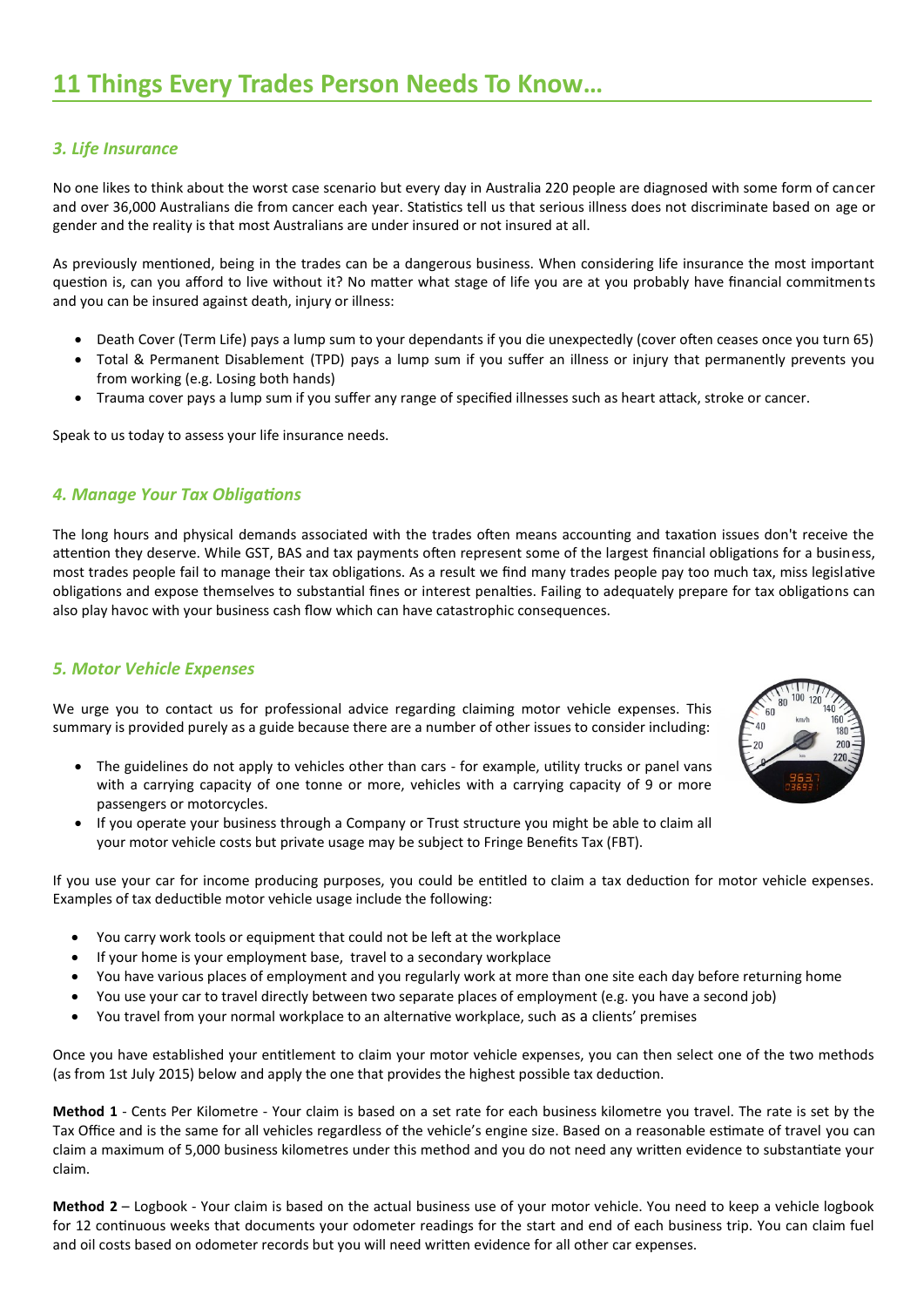# *6. Receipts*

If you make claims in your tax return make sure you have the tax invoices and receipts to support them. This is crucial if you are running a business because you will need to keep all tax invoices for up to 7 years after you lodge your income tax return to claim back the GST input credits.

# *7. Tools of the Trade*

If you are an employee you can claim a tax deduction for tools that cost \$300 or less. Tools costing more than \$300 have to be depreciated and claimed over a number of years as they diminish in value. If you are a self employed trades person (with a turnover of less than \$10m) the 2015-16 Budget provided an instant asset write-off provision for small business write off up to the value of \$20,000 purchased between 12 May 2015 and 30 June 2018. .



## *8. Permits & Registrations*

#### **Are you in the Right Zone and Will you Need a Planning Permit ?**

If you're setting up a new business, undertaking land or building development, or changing the purpose of a property, your first step is to apply for a planning permit from your local council. The planning permit provides evidence that the council has given approval for you to go ahead with the development. Make an appointment with a council planning officer who will take you through the application process. You will be advised on the zoning of your land and any other local planning conditions that apply to your development.

To get contact details for your local council, use the Find Your Local Council search at the Department for Victorian Communities website.

#### **Does your Business Involve any Building Work?**

If building work is involved, particularly structural work, both a planning permit and a building permit will probably be required. The planning permit gives council approval for your development to go ahead, while the building permit gives a registered building surveyor's permission for your building work to go ahead and ensures that building regulations are followed. The most common reasons for building permits are to:

- construct a new building
- demolish all or part of a building
- alter or extend an existing building
- remove all or part of a building
- change the use of an existing building



Contact the municipal building surveyor at your local council. Alternatively, visit the Building Commission website to find a private registered building surveyor.

## *9. Specific Insurances for Builders*

If you are a builder or operate in the construction industry, insurances should be on top of your list. As an example consider the following scenarios :

- You are half way through a \$300,000 project and it burns to the ground. Can you afford to re-purchase the materials? (Construction Works Insurance)
- If you were sued for \$750,000 by a third party who is injured on one of your sites (Public Liability)
- Decking collapses at a party due to incorrect or faulty screws some 5 years after you completed the works. Ten people are injured and they seek compensation from you and potentially any sub-contractors who worked on the job (Products Liability Insurance)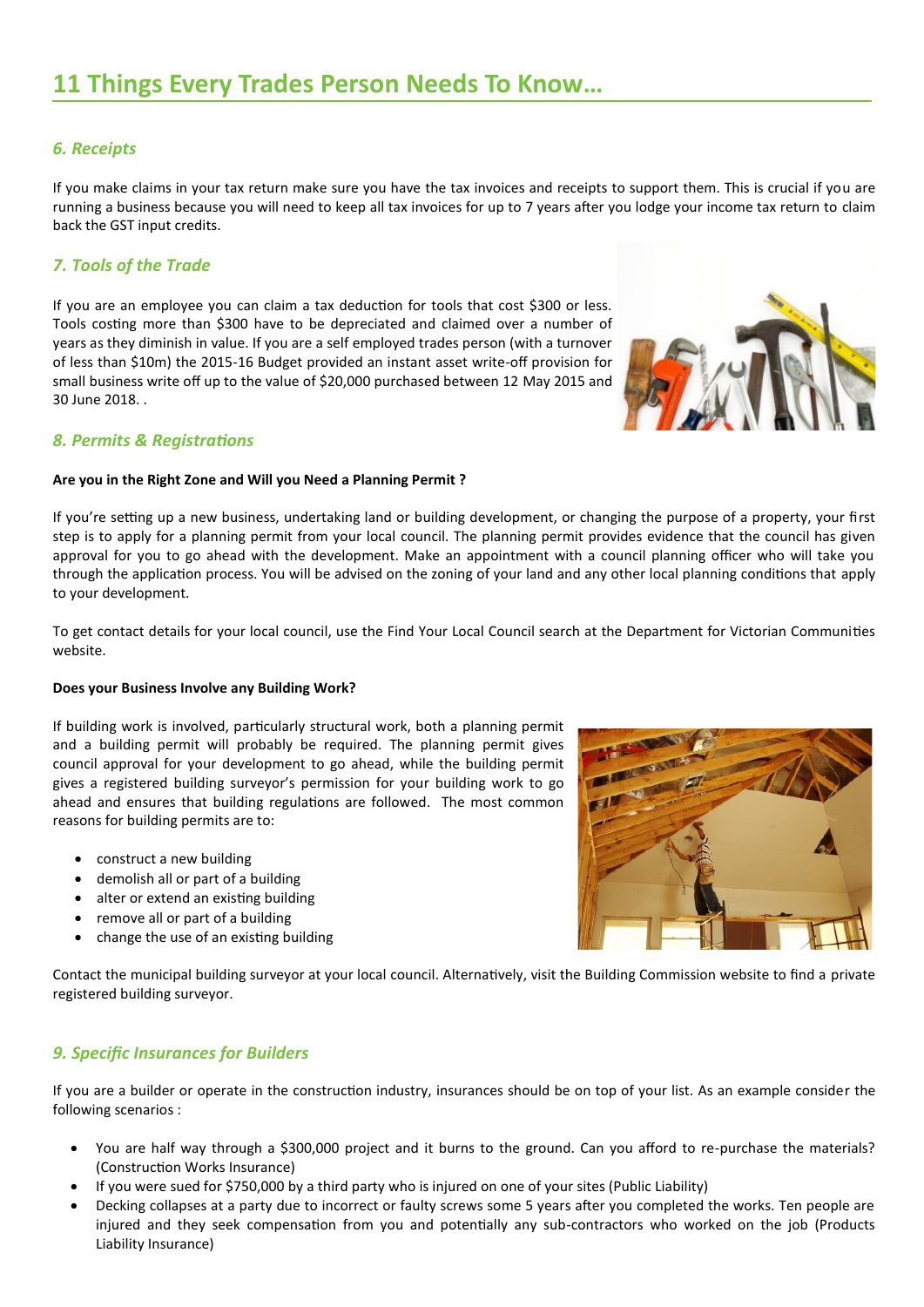# **11 Things Every Trades Person Needs To Know…**

## *10. Sunglasses & Protective Clothing*

Sunglasses are a tax deductible expense provided you have to work outside and didn't buy them simply as a fashion accessory. So don't throw away the receipt and you can also potentially claim for sunscreen if you are exposed to the sun when you work. If you are required to purchase boots or a hard hat for work purposes the ATO considers them 'Protective Clothing' and essential for you to earn your income and grants you a full tax deduction.



#### *11. Do You Have A Will?*

Making a Will is something we all know we should do, but like exercising daily and eating a balanced diet, it's something many of us never get around to until it's too late. It is one of the most important documents you will ever sign because you are 'giving away' almost everything you own. It is therefore important to ensure it reflects your current wishes and distributes your estate in the most beneficial and tax effective way. You must be 18 years of age and be of sound mind, memory and understanding to make a Will.

A Will is the foundation of good estate planning. It's critical to obtain competent legal help in drafting your Will because a poorly drafted Will can be the cause of endless trouble for your surviving family and beneficiaries. Dying without a Will can be costly and creates added stress for your family at a time that is already difficult. In addition, you risk your estate being distributed according to strict government requirements rather than your wishes. This makes your estate difficult to administer and it will take longer to be finalised, resulting in increased costs. You may also lose the choice of who benefits from your estate.

We recommend you review your Will every couple of years, or whenever your circumstances change such as starting a business. Call our office if you would like to discuss any aspect of your Will or require a referral to a Solicitor to draft or review your Will.

#### *What to Look for in an Accountant*

As a business owner you need more than an accountant who just keeps the score. We are not your average accounting firm and we aim to help you build a better, more profitable and valuable business by combining the knowledge of your business with our consulting tools and expertise.

Trades people are one of our specialist client groups and you can benefit from our experience.

If you are looking to start a business in the trades talk to us about our comprehensive 44 page booklet, 'Starting or Buying a Small Business'. It is a valuable resource that explores all the key issues such as alternative business structures, GST and tax registrations, record keeping, legal issues, employing staff and preparing a business plan and cash flow budget.